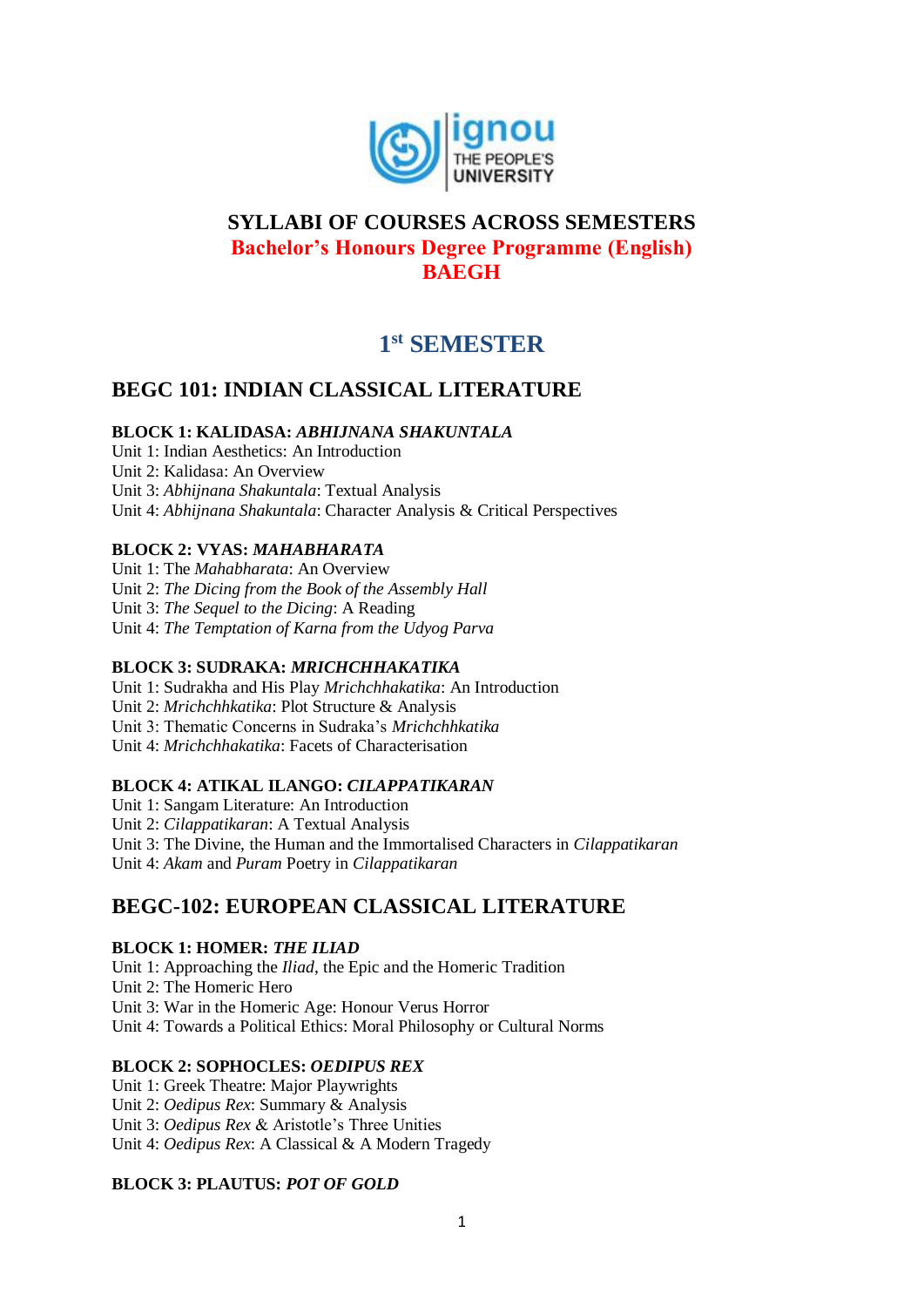Unit 1: Roman Comedy Unit 2: *Pot of Gold* - I Unit 3: *Pot of Gold* - II Unit 4: *Pot of Gold* – I: Critical Perspectives

#### **BLOCK 4: HORACE AND OVID**

Unit 1: Roman Literature: An Introduction Unit 2: Horace: Life & Works Unit 3: Horace: Textual Analysis of Satire 1:4 Unit 4: Ovid: Life, Literature, Works and *Bacchus* (Book III) Unit 5: *Pyramus and Thisbe* (Book IV) and *Philomela* (Book VI)

# **2 nd SEMESTER**

# **BEGC-103: INDIAN WRITING IN ENGLISH**

### **BLOCK 1: A TIGER FOR MALGUDI: R.K. Narayan**

Unit 1 The Indian English Novel Unit 2 *A Tiger For Malgudi*: Detailed Summary Unit 3 *A Tiger For Malgudi*: Analysis Unit 4 *A Tiger For Malgudi*: Style And Characterization

#### **BLOCK 2: THE BINDING VINE: Shashi Deshpande**

Unit 1 Introduction To The Novel Unit 2 *The Binding Vine*: Summary And Analysis Unit 3 *The Binding Vine*: Themes Unit 4 *The Binding Vine:* Characterization

#### **BLOCK 3: POETRY**

#### **Unit 1**

Sarojini Naidu: 'Palanquin Bearers' 'The Bird of Time' 'Bangle Sellers'

#### **Unit 2**

Nissim Ezekiel: 'Night of the Scorpion' 'Enterprise'

#### **Unit 3**

A.K.Ramanujan: 'Looking for a Cousin on a Swing' 'A River'

## **Unit 4**

Kamala Das: 'My Grandmother's House' 'Blood'

#### **BLOCK 4: SHORT STORY**

Unit 1 Introduction To The Short Story Unit 2 "The Lost Child" By Mulk Raj Anand Unit 3 "The Other Woman" By Dina Mehta Unit 4 "Swimming Lessons" By Rohinton Mistry

# **BEGC-104: BRITISH POETRY AND DRAMA-14th–17th CENTURY**

#### **BLOCK 1: CHAUCER AND SPENSER**

Unit 1: Chaucer: Life and Works Unit 2: *The Wife of Bath's Prologue*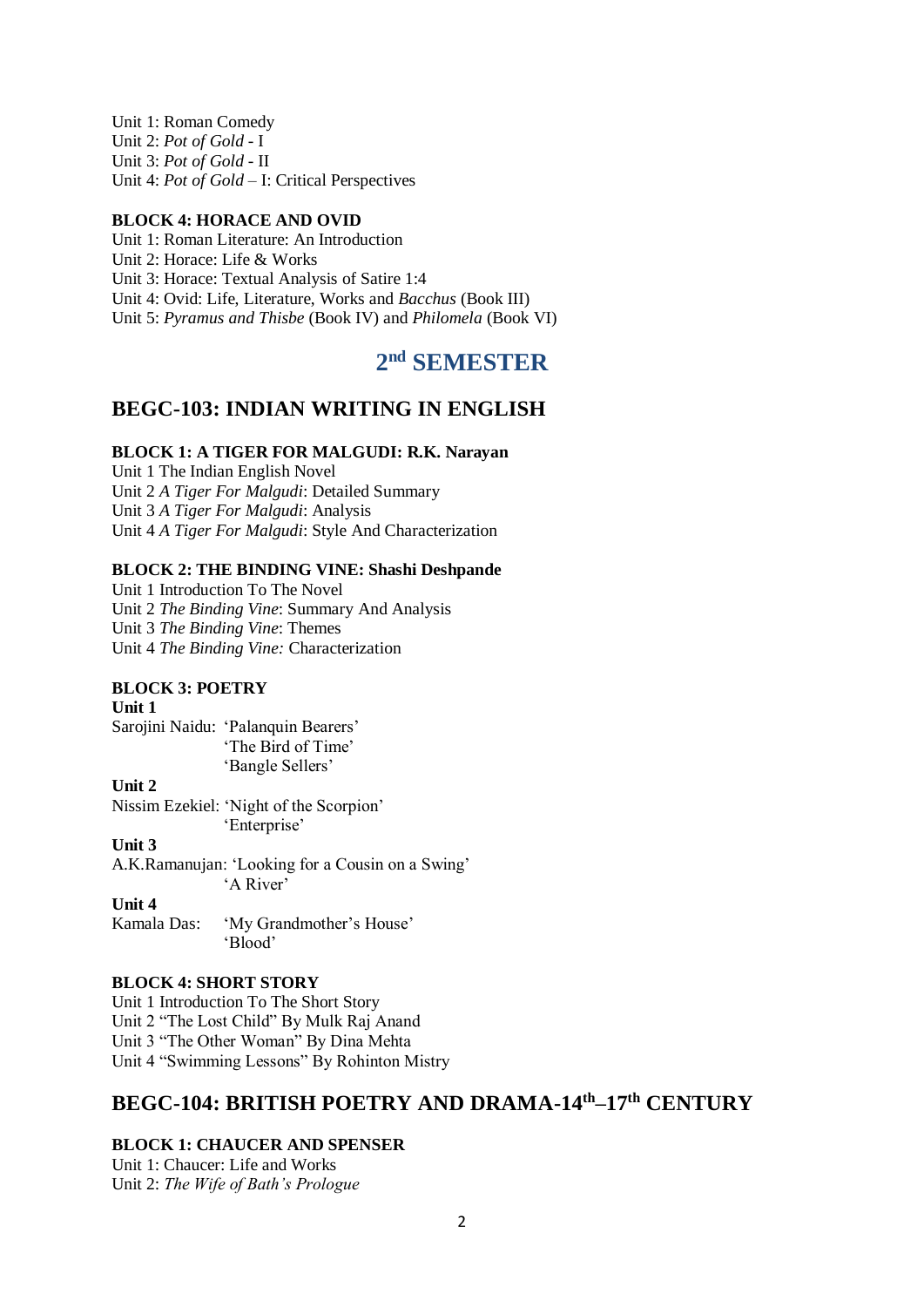Unit 3: Spenser: Life And Works Unit 4: *Amoretti* Sonnets Lvii, Lxvii, Lxxv

#### **BLOCK 2: SHAKESPEARE & DONNE**

Unit 1: Shakespeare: Life And Works Unit 2: Shakespeare's Sonnet 18, 55, 65 Unit 3: John Donne: Life And Works Unit 4: Donne: "*The Sun Rising*" and "*Death Be Not Proud*"

#### **BLOCK 3: MARLOWE:** *DOCTOR FAUSTUS*

Unit 1: Marlowe: Life and Works Unit 2: Textual Analysis Unit 3: Themes Unit 4: Critical Perspectives/ Re-Tellings

#### **BLOCK 4: SHAKESPEARE:** *MACBETH*

Unit 1: *Macbeth*: An Introduction Unit 2: *Macbeth* : Part- i Unit 3: *Macbeth* : Part- ii Unit 4: *Macbeth*: Critical Responses

# **3 rd SEMESTER**

# **BEGC-105 AMERICAN LITERATURE**

#### **BLOCK 1: ARTHUR MILLER:** *ALL MY SONS*

Unit 1: American Drama: An Introduction Unit 2: *All My Sons*: A Detailed Study Unit 3: Thematic Concerns in *All My Sons* Unit 4: *All My Sons*: Characterisation

#### **BLOCK 2: NATHANIEL HAWTHORNE: THE SCARLET LETTER**

Unit 1: *The Scarlet Letter*: A Socio Cultural Background Unit 2: *The Scarlet Letter*: Characterization Unit 3: *The Scarlet Letter*: Themes and Their Expression Through Imagery Unit 4: *The Scarlet Letter*: Structure, Narrative Style and Special Features

#### **BLOCK 3: SHORT FICTION**

Unit 1: Short Fiction: An Introduction

Unit 2: O' Henry: 'After Twenty Years'

Unit 3: Willa Cather: 'On the Gull's Road'

Unit 4: Ernest Hemingway: 'Snows of Kilimanjaro'

#### **BLOCK 4: AMERICAN POETRY: AN INTRODUCTION**

Unit 1: Ralph Waldo Emerson: Brahma, Hamatreya

- Unit 2: Walt Whitman: 'O Captain, My Captain' & 'Passage to India' (lines 1–68)
- Unit 3: Emily Dickinson: Because I Could Not Stop for Death, A Thought Went Up My Mind Today, Death Sets a Thing Significant
- Unit 4: Alexie Sherman Alexie 'Crow Testament' & 'Evolution'

# **BEGC 106: POPULAR LITERATURE**

#### **BLOCK 1: POPULAR LITERATURE: AN INTRODUCTION**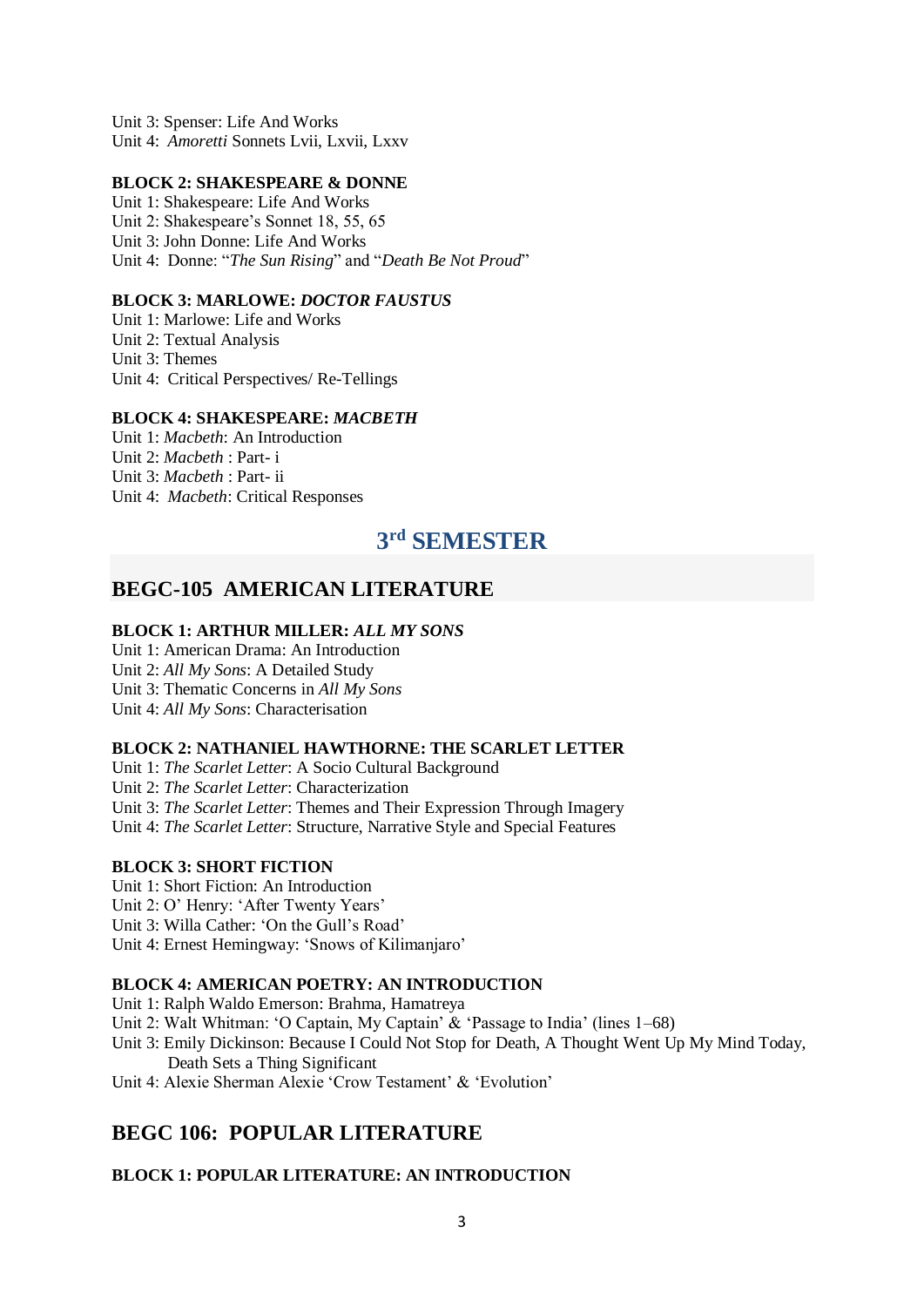- Unit 1: What is Popular Literature?
- Unit 2: The Notions of the Canonical and the Popular
- Unit 3: Exploring Academic and Critical Approaches to Literature
- Unit 4: Popular Literature Today

### **BLOCK 2: GENRES OF POPULAR LITERATURE I**

- Unit 1: Children's Literature: An Introduction
- Unit 2: Lewis Caroll's *Through the Looking Glass*
- Unit 3: Young Adult Fiction: An Introduction
- Unit 4: Shyam Selvadurai's *Funny Boy*

#### **BLOCK 3: GENRES OF POPULAR LITERATURE II**

Unit 1: Detective Fiction: An Introduction

- Unit 2: Agatha Christie's *The Murder of Roger Ackroyd*
- Unit 3: Science Fiction: An Introduction

Unit 4: Science Fiction: Ursula le Guin's "*The Ones Who Walk Away from Omelas"* 

#### **BLOCK 4: GENRES OF POPULAR LITERATURE III**

- Unit 1: Graphic & Visual Narratives Vyam and Subhash Vyam Bhimayana*: Experiences of Untouchability*
- Unit 2: Graphic & Visual Narratives Vyam and Subhash Vyam Bhimayana*: Experiences of Untouchability*
- Unit 3: Adaptation to Cinema: Literature and Cinema

Unit 4: Adaptation to Cinema: Ruskin Bond and Vishal Bharadwaj: *The Blue Umbrella*

# **BEGC 107: BRITISH POETRY AND DRAMA: 17th AND 18th CENTURIES**

#### **BLOCK 1: JOHN WEBSTER: DUCHESS OF MALFI**

Unit 1: The Jacobean Drama and John Webster: An Introduction Unit 2: John Webster: The Playwright and his Dramatic Art Unit 3: *The Duchess of Malfi:* Textual Analysis Unit 4: *The Duchess of Malfi*: Character Analysis & Critical perspectives

# **BLOCK 2: JOHN MILTON:** *LYCIDAS, SONNET XIX, L'ALLEGRO, ILPENSOROSO*

Unit 1: The 17<sup>th</sup> Century: An Introduction Unit 2: John Milton: Life & Works Unit 3: John Milton: *Lycidas*, *Sonnet XIX on His Blindness*  Unit 4: John Milton: *L'Allegro*, *Il Pensoroso*

#### **BLOCK 3: JOHN DRYDEN: MAC FLECKNOE**

Unit 1: John Dryden: Life and Work Unit 2: Mac Flecknoe: Reading the Poem Unit 3: Mac Flecknoe: Summary and Explanations Unit 4: Mac Flecknoe: Theme and Poetic Diction

#### **BLOCK 4: ALEXANDER POPE: "THE RAPE OF THE LOCK"**

Unit 1: The Age of Alexander Pope Unit 2: Life and Writings of Alexander Pope Unit 3: Analysis of Canto 3 Unit 4: Character Analysis and Style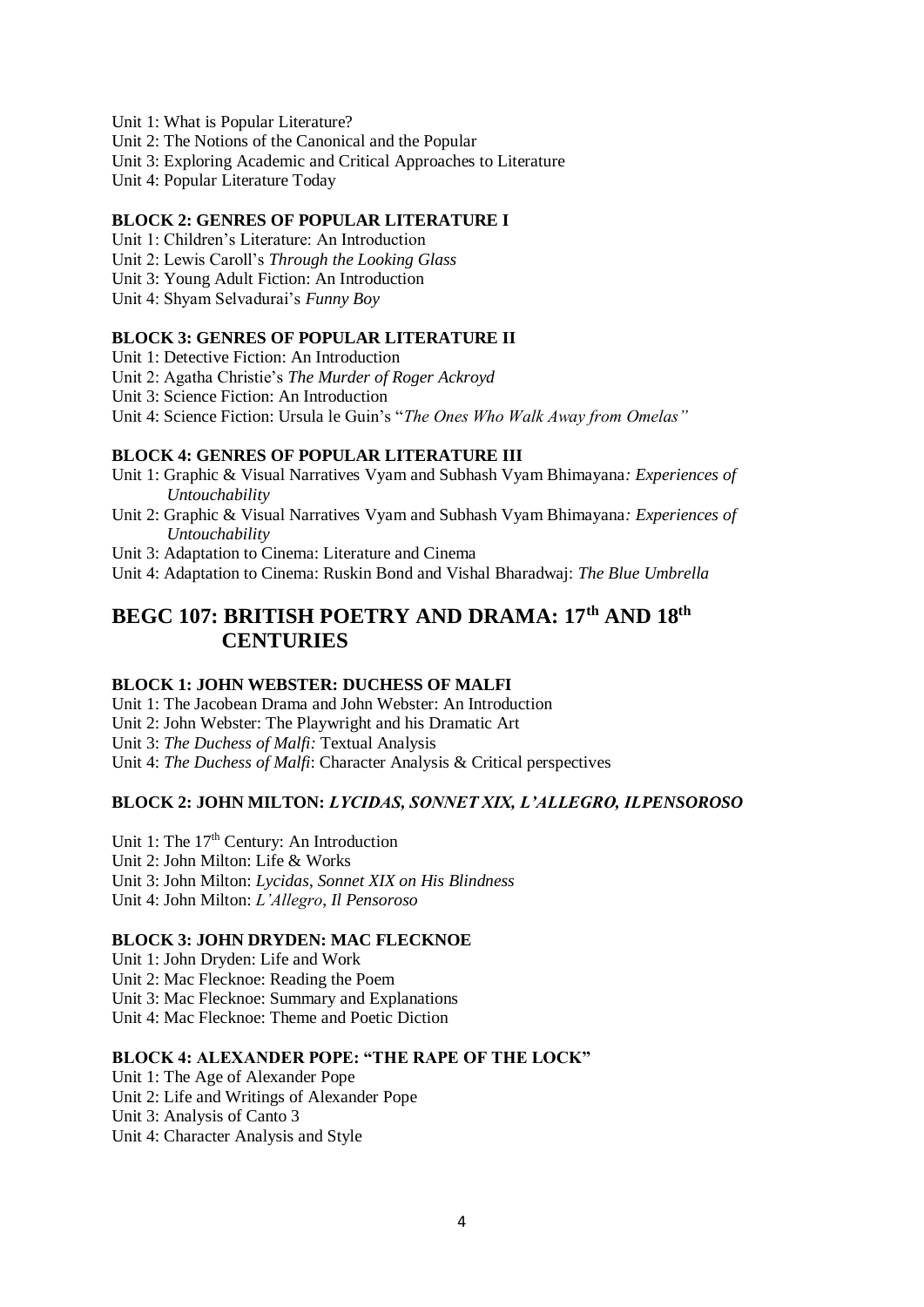# **4 th SEMESTER**

# **BEGC 108: BRITISH LITERATURE: 18th CENTURY**

#### **BLOCK 1: DANIEL DEFOE:** *ROBINSON CRUSOE*

Unit 1: Daniel Defoe: Life and Works & Robinson Crusoe: Summary Unit 2: *Robinson Crusoe*: Analysis Unit 3: *Robinson Crusoe*: Characters Unit 4: *Robinson Crusoe*: Themes

#### **BLOCK 2: JONATHAN SWIFT:** *GULLIVER'S TRAVELS* **(BOOKS III & IV)**

Unit 1: Jonathan Swift: Life and Works Unit 2: *Gulliver's Travels*: Philosophical and Political Background Unit 3: *Gulliver's Travels*: Book IV: Summary & Analysis Unit 4: *Gulliver's Travels*: Book IV: Characters & Themes

### **BLOCK 3 WILLIAM CONGREVE:** *THE WAY OF THE WORLD*

Unit 1: William Congreve: Life and Works Unit 2: *The Way of The World*: A Summary Unit 3: *The Way of The World*: Themes Unit 4: *The Way of The World*: Symbols, Allegory and Motifs

### **BLOCK 4 : THOMAS GREY: ELEGY WRITTEN ON A COUNTRY CHURCHYARD**

Unit 1: Thomas Grey: Life and Works Unit 2: Elegy Written On A Country Churchyard: Summary & Analysis Unit 3: Elegy Written On A Country Churchyard: Themes Unit 4: Elegy Written On A Country Churchyard: Critical Essays

# **BEGC-109 BRITISH ROMANTIC LITERATURE**

#### **BLOCK 1: BRITISH ROMANTIC LITERATURE I**

Unit 1: The Romantic Age: An Introduction Unit 2: George Crabbe: *The Village*: Book I Unit 3: William Blake: 'The Tyger', 'The Lamb', 'The Chimney Sweeper'

### **BLOCK 2: BRITISH ROMANTIC LITERATURE II**

Unit 1: William Wordsworth: 'Ode on Intimations of Immortality from Recollection of Early Childhood', 'Lines Composed A Few Miles Above Tintern Abbey'

Unit 2: Samuel Taylor Coleridge: 'The Rime of the Ancient Mariner': Ballad Tradition & Summary

Unit 3: 'The Rime of the Ancient Mariner': Analysis, & Literary Elements

Unit 4: Robert Southey: 'After Blenheim': Analysis & Literary Elements

#### **Block 3: British Romantic Literature III**

Unit 1: Charles Lamb: 'A Dissertation Upon Roast Pig': Summary & Analysis Unit 2: Lord Byron: 'Roll on thou Deep' and 'Dark Blue Ocean', 'George the Third' Unit 3: Shelley 'Ode to The West Wind', 'Ode To A Skylark' Unit 4: Keats: 'Ode On A Grecian Urn', 'Ode To A Nightingale'

#### **BLOCK 4: MARY SHELLEY:** *FRANKENSTEIN*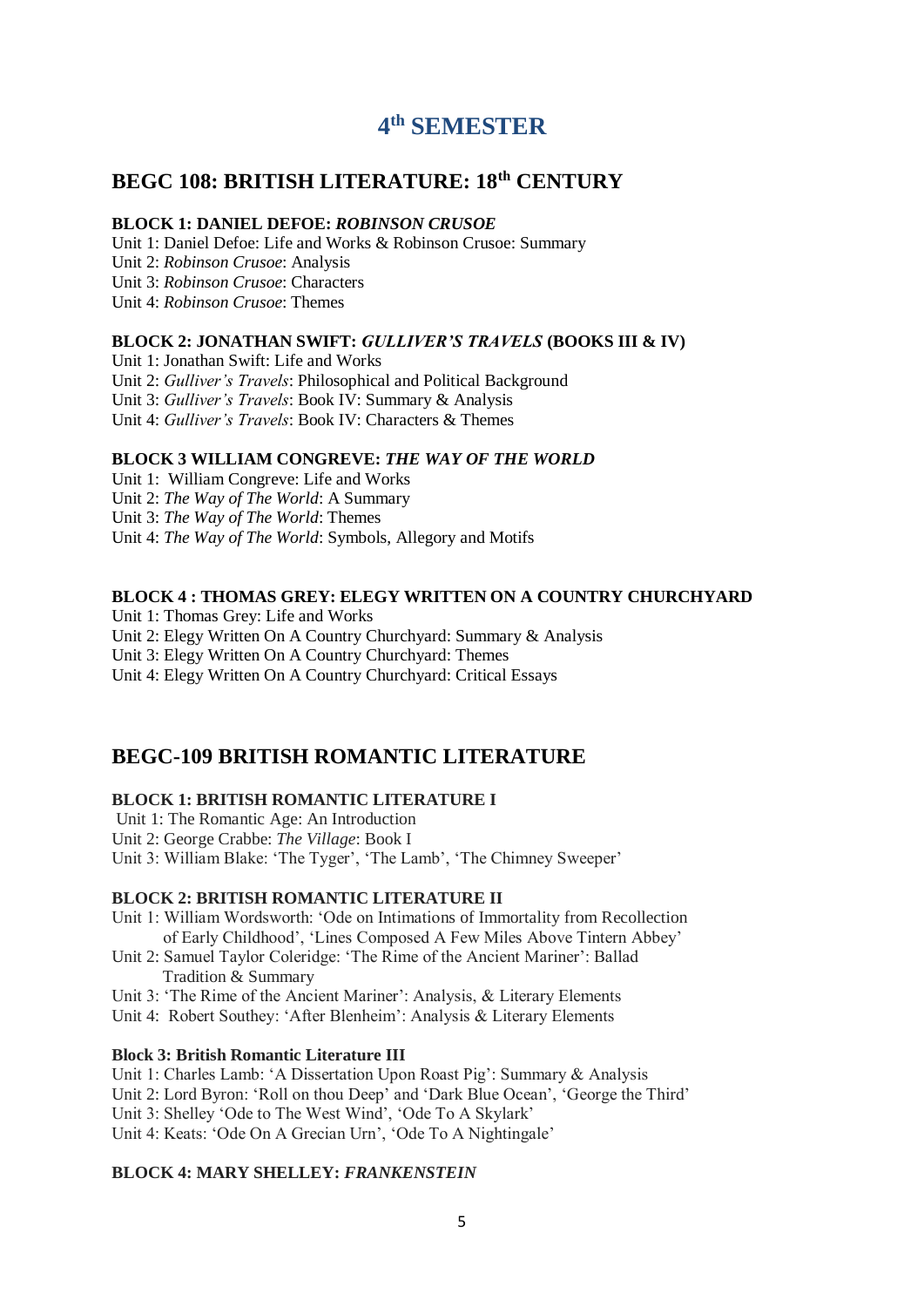Unit 1: Mary Shelley: Life and Works Unit 2: *Frankenstein*: A Gothic Novel Unit 3: *Frankenstein*: Summary and Analysis Unit 4: *Frankenstein*: Major Themes

# **BEGC 110: BRITISH LITERATURE 19th CENTURY**

#### **BLOCK 1** *A TALE OF TWO CITIES*

Unit 1 Introduction: *A Tale of Two Cities* Unit 2Summary and Analysis Unit 3 The French Revolution and Dickens Unit 4 Other Aspects of the Novel

#### **BLOCK 2** *THE MAYOR OF CASTERBRIDGE*

Unit 1 *The Mayor of Casterbridge*: Introduction Unit 2 *The Mayor of Casterbridge*: Critical Summary Unit 3 *The Mayor of Casterbridge*: Analysis Unit 4 *The Mayor of Casterbridge*: Characterisation

#### **BLOCK 3 VICTORIAN POETRY-I**

Unit 1 Alfred Lord Tennyson 1: 'The Lotos Eaters': 'Ulysses'; 'Break, Break, Break'. Unit 2 Alfred Lord Tennyson 2: 'The Splendor Falls; 'The Lady of Shallot' Unit 3 Robert Browning 1: 'Prospice'; 'Meeting at Night'; 'Parting at Morrow' Unit 4 Robert Browning 2: 'My Last Duchess'

#### **BLOCK 4 VICTORIAN POETRY-II**

Unit 1 Mathew Arnold-1: 'Shakespeare'; 'To Marguerite'; 'Dover Beach' Unit 2 Mathew Arnold-2: 'The Scholar Gypsy' Unit 3 Cristina Rossetti: 'Goblin Market' Unit 4 Gerard Manley Hopkins: 'Pied Beauty'; 'The Wind hover'.

# **5 th SEMESTER**

# **BEGC-111 WOMEN'S WRITING**

#### **BLOCK 1NON FICTIONAL PROSE**

Unit 1: Introduction to Women's Writing Unit 2: Mary Wollstonecraft, " A Vindication of the Rights of Women" Unit 3: Nabanita Deb Sen, " A Woman's Reading of the Rama tale" Unit 4: Ramabai Ranade, From "A Testimony of our Inexhaustible Treasures"

#### **BLOCK 2 POETRY**

Unit 1: Emily Dickinson, "I heard a fly buzz"; "I measure every grief" Unit 2: Kamala Das, "Introduction"; A Hot Noon in Malabar"

Unit 3: Lakshmi Kannan, "Don't Wash"

Indira Sant, "Her Dream"

Unit 4: Naseem Shafie, "Neither Shadow nor Reflection; "Solitude for the Girl Child"

#### **BLOCK 3 SHORT STORY**

Unit 1: Katherine Mansfield, "A Cup of Tea"

Unit 2: Virginia Woolf "The Legacy"

Unit 3: Charlotte Perkins Gilman, "The Yellow Wallpaper"

Unit 4: Pudhumaipithan, "Redemption"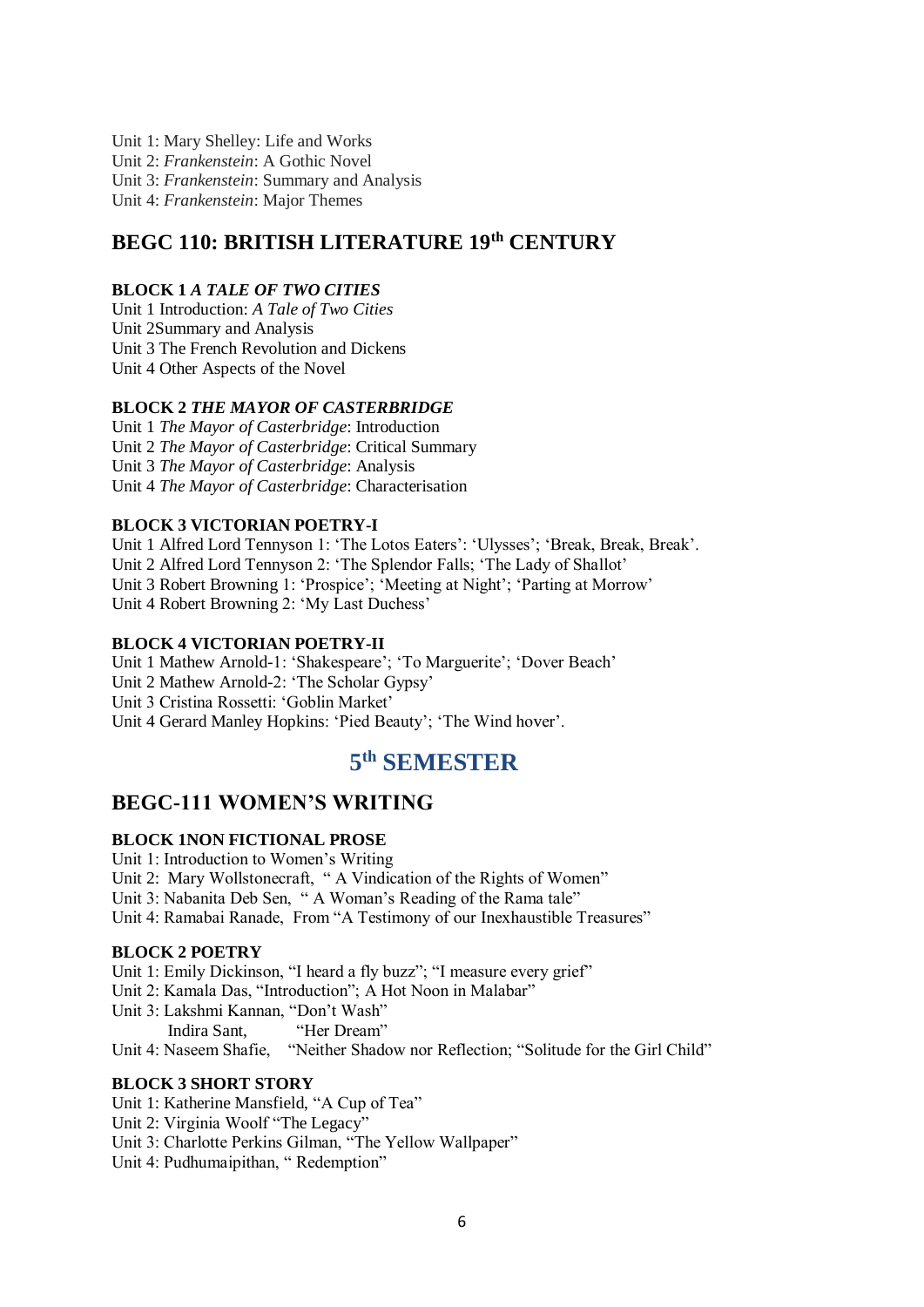#### **BLOCK 4 NOVEL**

Attia Hosain, *Sunlight on a Broken Column* Unit 1: The Socio-Cultural Context Unit 2: Reading the Novel Unit 3: Themes and Women Characters Unit 4: Structure of the Novel

# **BEGC-112 BRITISH LITERATURE: EARLY 20th CENTURY**

#### **BLOCK 1: MODERNISM**

Unit 1:Introduction to Modernism Unit 2:Modernism in Poetry Unit 3:Modernism in the Novel Unit 4:Modernism in Drama

#### **BLOCK 2: NOVEL (1)**

Unit 1: Early Twentieth Century British Novel: Intellectual and Cultural Contexts Unit 2:D. H. Lawrence and the British Novel Unit 3:*Sons and Lovers*: Analysis and Interpretations Unit 4 *Sons and Lovers*: Themes and Concerns

### **BLOCK 3: NOVEL (2)**

Unit 1:"Stream of Consciousness":an Introduction Unit 2: Virginia Woolf as Novelist Unit 3:*Mrs*. *Dalloway* – Analysis and Interpretations Unit 4:*Mrs*. *Dalloway* - Themes and Concerns

### **BLOCK 4: POETRY**

Unit 1:W.B. Yeats: "The Second Coming" Unit 2:T.S. Eliot: "Journey of the Magi" Unit 3:W. H. Auden: "The Unknown Citizen" Unit 4:Stephen Spender: "I think continually of those who were truly great."

# **BEGE-141 UNDERSTANDING PROSE (DISCIPLINE SPECIFIC)**

### **BLOCK 1: VARIETIES OF PROSE**

Unit 1 Understanding Prose An Introduction Unit 2 Descriptive Prose Unit 3 Narrative Prose Unit 4 Expository Prose **BLOCK 2: FORMS OF PROSE: SHORT STORY AND ESSAYS** Unit 1 'Misery'-Anton Chekhov Unit 2 'Mother'-Judah Waten Unit 3 'Shooting an Elephant'-George Orwell Unit 4 'On Seeing England for the First Time.' Jamaica Kincaid

# **BLOCK 3: BIOGRAPHY AND AUTOBIOGRAPHY**

Unit 1 Biography and Autobiography: An Introduction Unit 2 Gandhi's - *The Story of My Experiments with Truth* Unit 3 Bertrand Russell's *Autobiography* Unit 4 Lytton Strachey's *Queen Victoria*

#### **BLOCK 4: DIARY, SPEECH, LETTERS, TRAVELOGUES**

Unit 1 Anne Frank'*s Diary*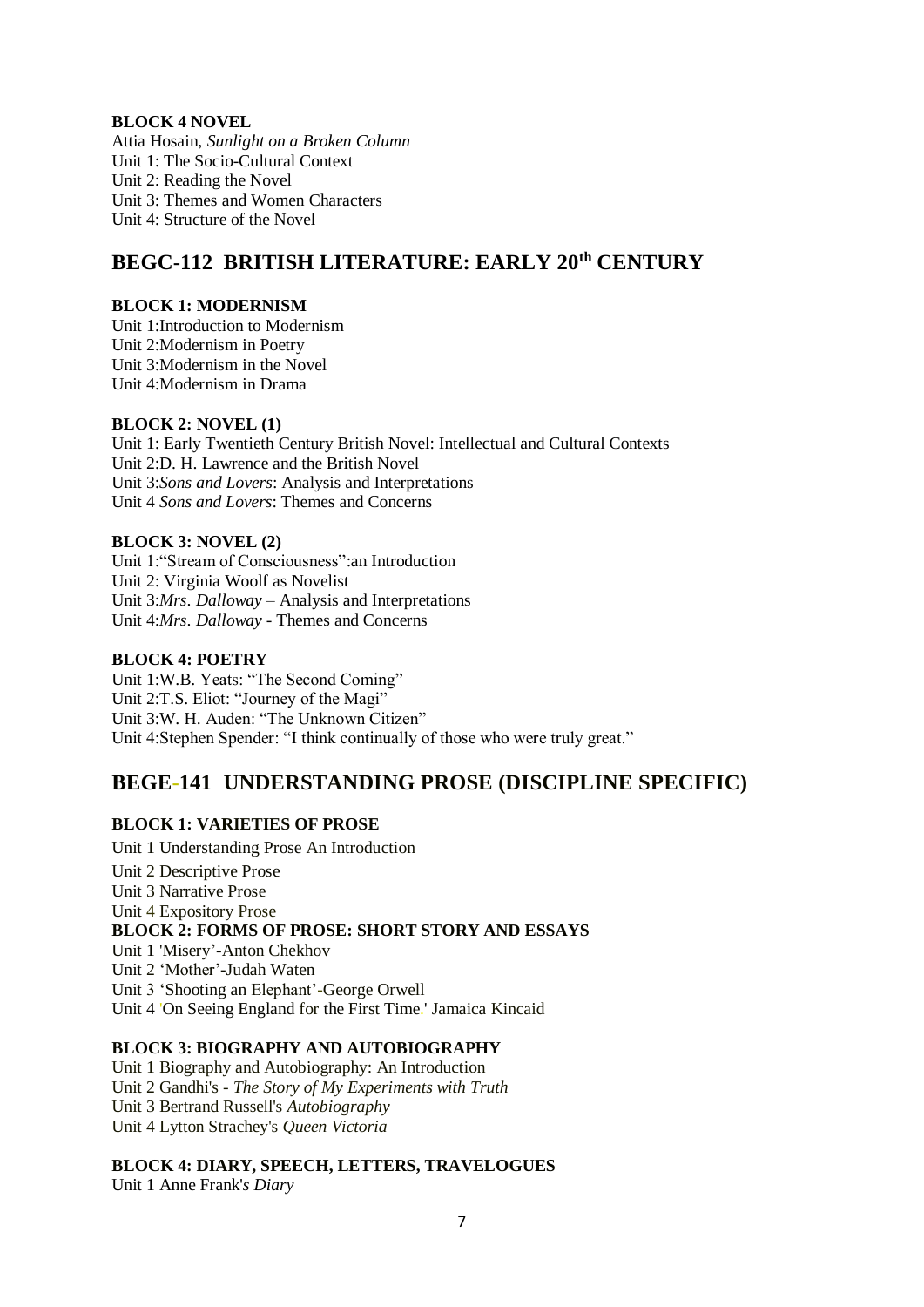Unit 2 Margaret Laurence's Speech Unit 3 Nehru's Letters to Indira Gandhi-The Quest of Man Unit 4 Travelogue-Travels by a Lesser Line-Bill Aitken **BEGE-142: UNDERSTANDING DRAMA (DISCIPLINE SPECIFIC)**

#### **BLOCK 1: DRAMA: AN INTRODUCTION**

Unit 1 Drama and Theatre Unit 2 Aspects of Drama Unit 3 Different Types of Drama Unit 4 Developments in 20<sup>th</sup> Century Drama

#### **BLOCK 2: ARTHUR MILLER:** *ALL MY SONS*

Unit 1 American Drama: An Introduction Unit 2 *All My Sons*: Reading the Text Unit 3 Thematic Concerns in *All My Sons* Unit 4 Characterisation in *All My Sons*

#### **BLOCK 3: MOHAN RAKESH:** *HALFWAY HOUSE*

Unit 1 *Halfway House* : Reading the Text Unit 2 Middle Class Concerns Unit 3 Women and Society Unit 4 Dramatic Form

#### **BLOCK 4: NGUGI WA THIONG'O:** *THE TRIAL OF DEDAN KIMATHI*

Unit 1 African Drama: An Introduction Unit 2 Ngugi Wa Thiong'o's Life and Worldview Unit 3 The Trial of Dedan Kimathi – Reading the Text Unit 4 The Trial of Dedan Kimathi – Evaluating the Text

# **6 th SEMESTER**

# **BEGC-113 MODERN EUROPEAN DRAMA**

## **BLOCK 1 HENRIK IBSEN** *GHOSTS*

Unit 1 [Henrik Ibsen: Life, Times, Works](http://egyankosh.ac.in/handle/123456789/26934) Unit 2 Realism and Beyond Unit 3 [Themes and Characterization](http://egyankosh.ac.in/handle/123456789/26924) Unit 4. Structure and Style of the Play

#### **BLOCK 2 BERTOLT BRECHT:** *THE GOOD WOMAN OF SZECHUAN*

Unit 1 [Bertolt Brecht: Life, Times, Works](http://egyankosh.ac.in/handle/123456789/26934) Unit 2 Politics, Social Change and Stage Unit 3 [Themes and Characterization](http://egyankosh.ac.in/handle/123456789/26924) Unit 4 Structure and Style of the Play

#### **BLOCK 3 SAMUEL BECKETT:** *WAITING FOR GODOT*

Unit 1 [Samuel Beckett: Life, Times, Works](http://egyankosh.ac.in/handle/123456789/26934)

Unit 2 Theatre of the Absurd

Unit 3 [Themes and Characterization](http://egyankosh.ac.in/handle/123456789/26924)

Unit 4 Structure and Style of the Play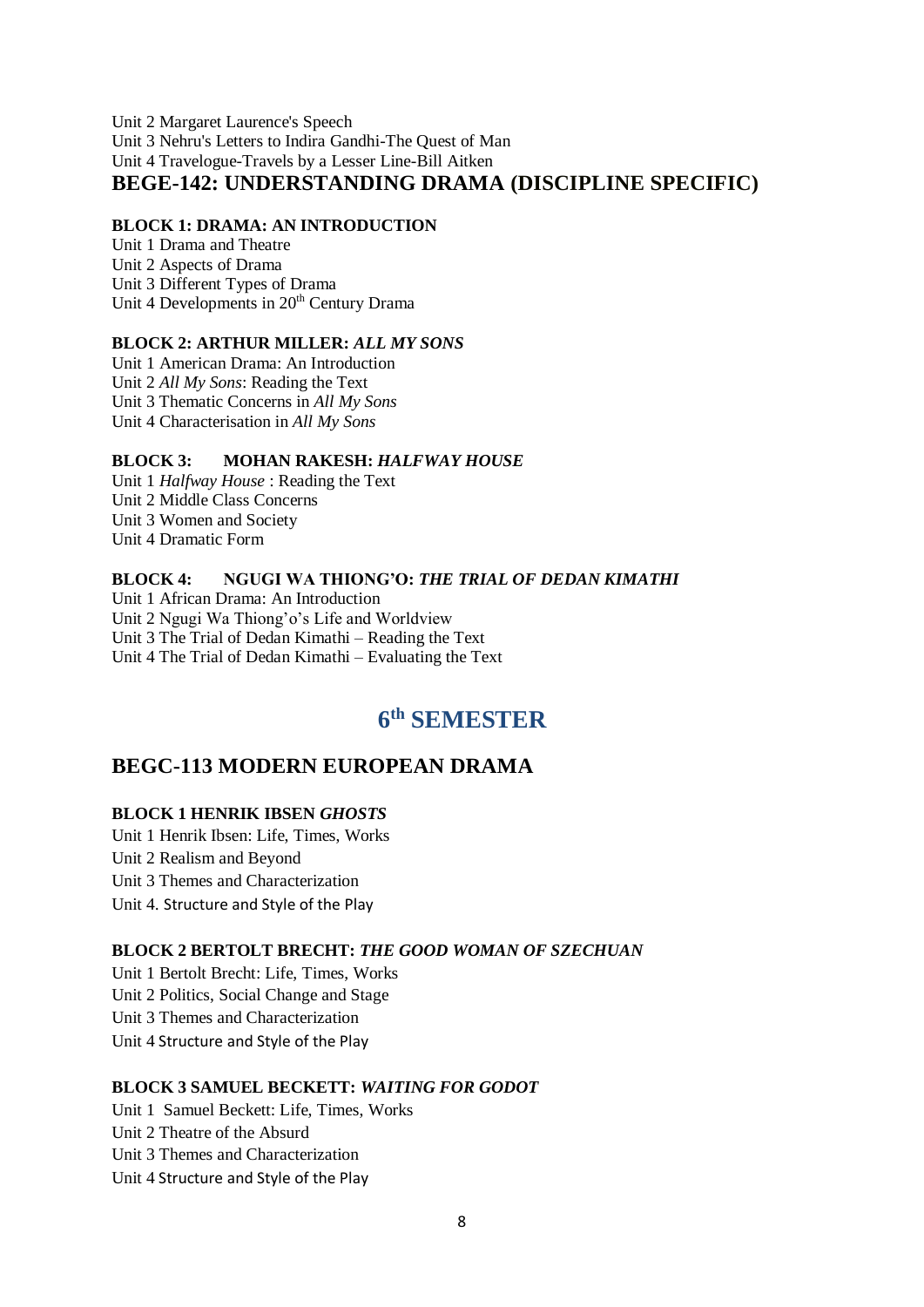#### **BLOCK 4 EUGENE IONESCO:** *RHINOCEROS*

Unit 1 [Eugene Ionesco: Life, Times, Works](http://egyankosh.ac.in/handle/123456789/26934) Unit 2 Tragedy and Heroism Unit 3 [Themes and Characterization](http://egyankosh.ac.in/handle/123456789/26924) Unit 4 Structure and Style of the Play

# **BEGC-114 POSTCOLONIAL LITERATURE**

#### **BLOCK 1 –NOVEL: NADINE GORDIMER'S** *JULY'S PEOPLE*

Unit 1: An Introduction to Writings from South Africa Unit 2: Reading the Text Unit 3: Social Configurations Unit 4: Problematizing Gender

#### **BLOCK 2 – SHORT STORY**

Unit 1: An Introduction to the Postcolonial Short Story Unit 2: Bessie Head, 'The Collector of Treasures' Unit 3: Ama Ata Aidoo, 'The Girl Who Can' Unit 4: Grace Ogot, 'The Green Leaves'

#### **BLOCK 3 – POETRY**

Unit 1: An Introduction to Poetry in the Postcolonial Space Unit 2: Pablo Neruda: 'Tonight I can Write', 'The Way Spain Was' Unit 3: Derek Walcott: 'A Far Cry from Africa', 'Names' Unit 4: David Malouf: 'Revolving Days', 'Wild Lemons'

#### **BLOCK 4 – DRAMA: VIJAY TENDULKAR'S** *GHASHIRAM KOTWAL*

Unit 1: Theatre in India Unit 2: Reading *Ghashiram Kotwal* Unit 3: Plot and Technique Unit 4: Themes and Characterization

### **BEGE -143: UNDERSTANDING POETRY (DISCIPLINE SPECIFIC)**

#### **BLOCK 1: BRITISH POETRY**

- Unit 1 Poetry: An Introduction Unit 2 Metaphysical Poets John Donne • The Canonization Andrew Marvell • To His Coy Mistress Unit 3 Romantic Poets William Wordsworth • The Ruined Cottage S T Coleridge Kubla Khan Unit 4 Victorian Poets Robert Browning • The Last Ride Together Tennyson
	- Crossing the Bar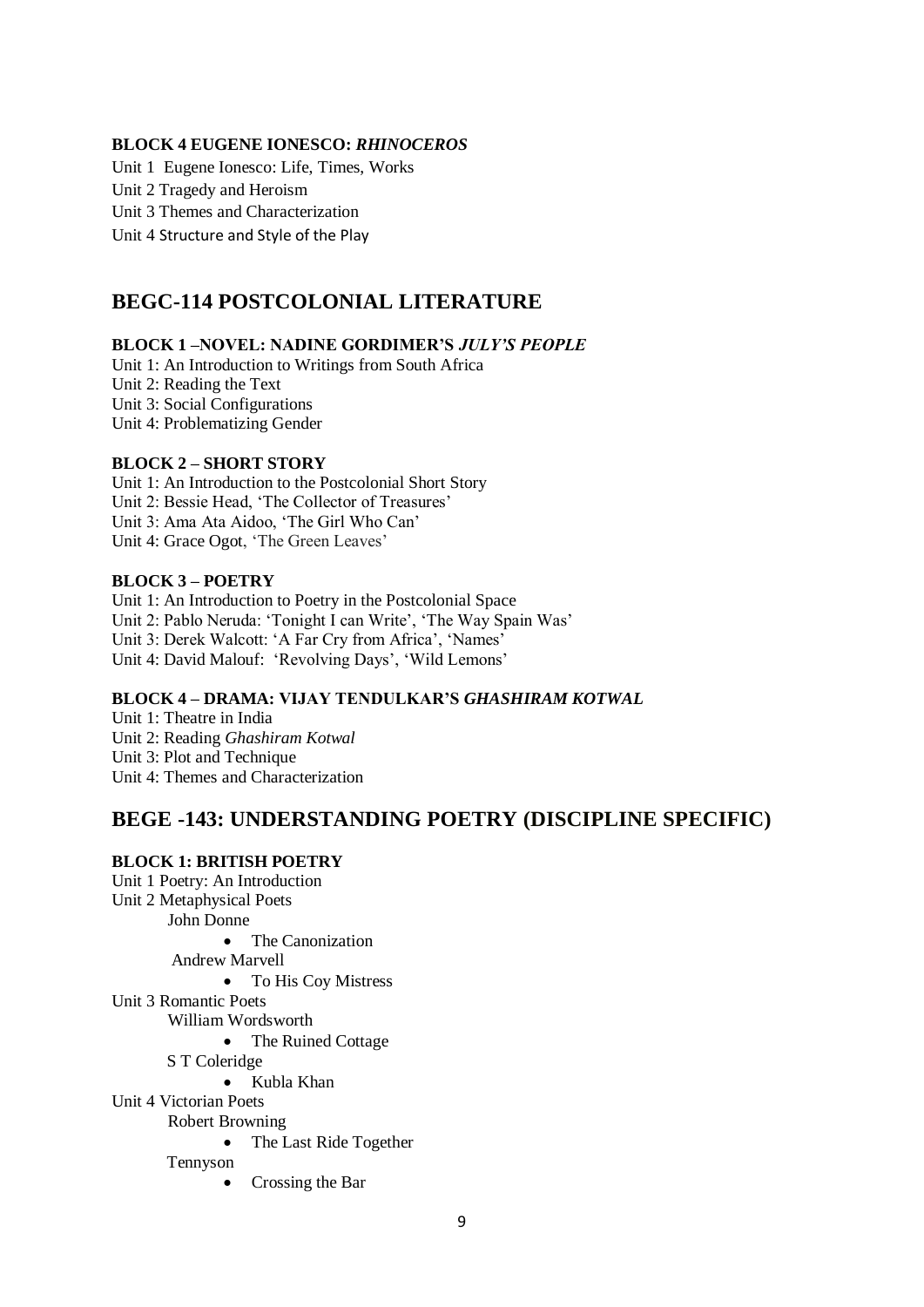### **BLOCK 2: AMERICAN POETRY**

Unit 1 Robert Frost

- After Apple Picking
- A Boundless Moment

Unit 2William Carlos Williams

- A Widow's Lament in Springtime
- The Dead Baby
- Unit 3 Wallace Stevens
	- The Snow Man
	- The Emperor of Ice Cream
- Unit 4 Langston Hughes
	- The Negro Speaks of Rivers
	- Young Gal's Blues

### **BLOCK 3: INDIAN ENGLISH POETRY**

- Unit 1 Nissim Ezekiel
	- Goodbye Poetry For Miss Pushpa T. S.
	- Eunice D'Souza
		- Bequest
- Unit 2 A K Ramanujan
	- On the Death of a Poem
	- Jayant Mahapatra
		- A Rain of Rites
- Unit 3 Arun Kolatkar
	- Ajamil and the Tigers
	- Agha Shahid Ali
		- Postcard from Kashmir
- Unit 4 Dilip Chitre
	- Ode To Bombay
	- Keki N Daruwalla
		- Chinar

# **BLOCK 4: POETRY FROM THE MARGINS**

- Unit 1 Tribal Poets
	- Kynpham Sing Nongkynrih (khasi)
		- The Colours of Truth
		- The Ancient Rocks of Cherra
- Unit 2 Nirmala Putul (Santhal)
	- Mountain Woman
	- Mountain Child
- Unit 3 Dalit Poets
	- Jyoti Lanjewar (Marathi Poet)
		- Caves
		- Leadership
- Unit 4 Sukirtharani (Tamil Poet)
	- Pariah God
	- Untitled Poem -II

# **BEGE 144: UNDERSTANDING THE NOVEL (DISCIPLINE SPECIFIC)**

**BLOCK 1: THE NOVEL: AN INTRODUCTION**

Unit 1: Introduction to the Novel